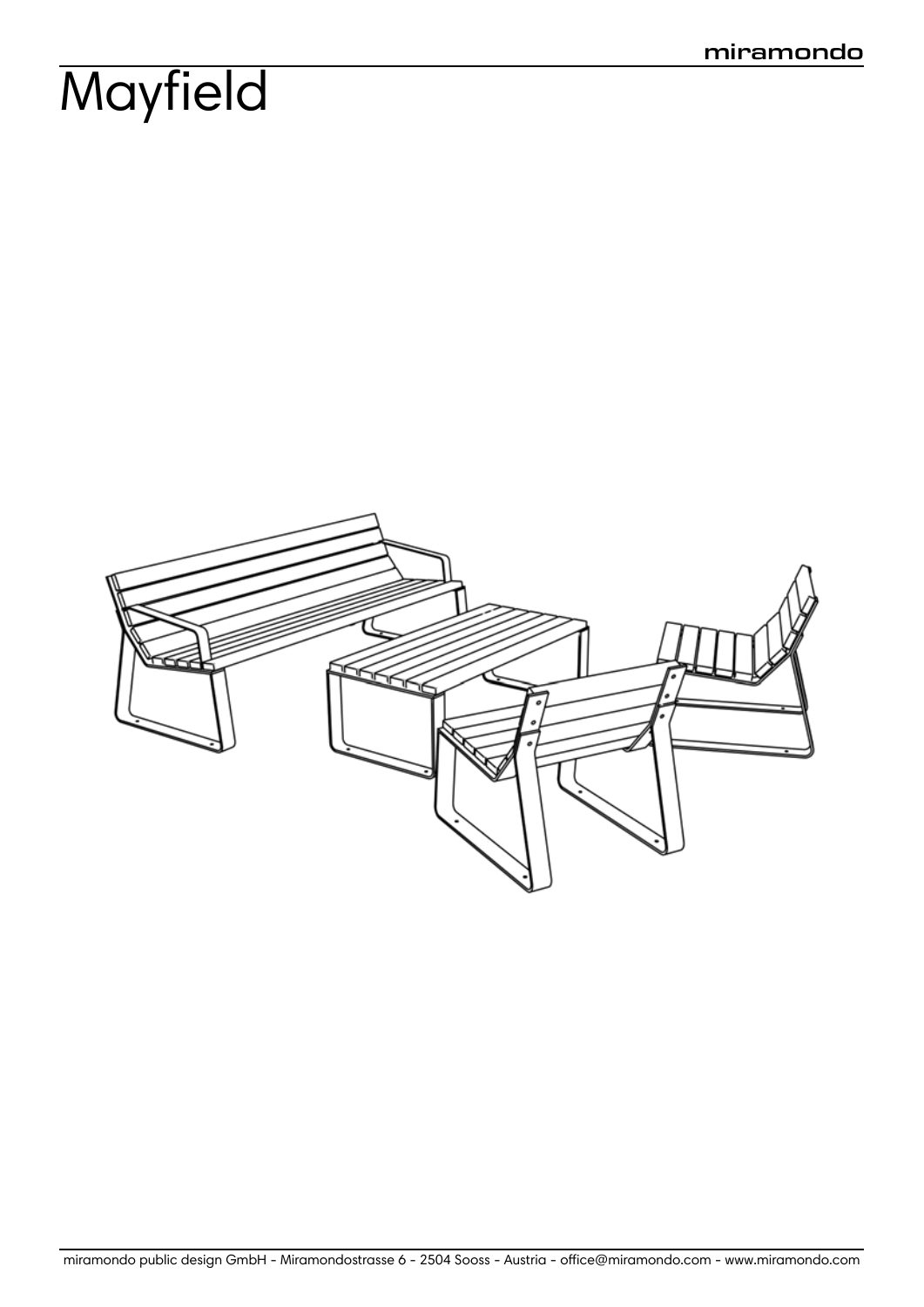### **miramondo**

### Mayfield - Dimensions

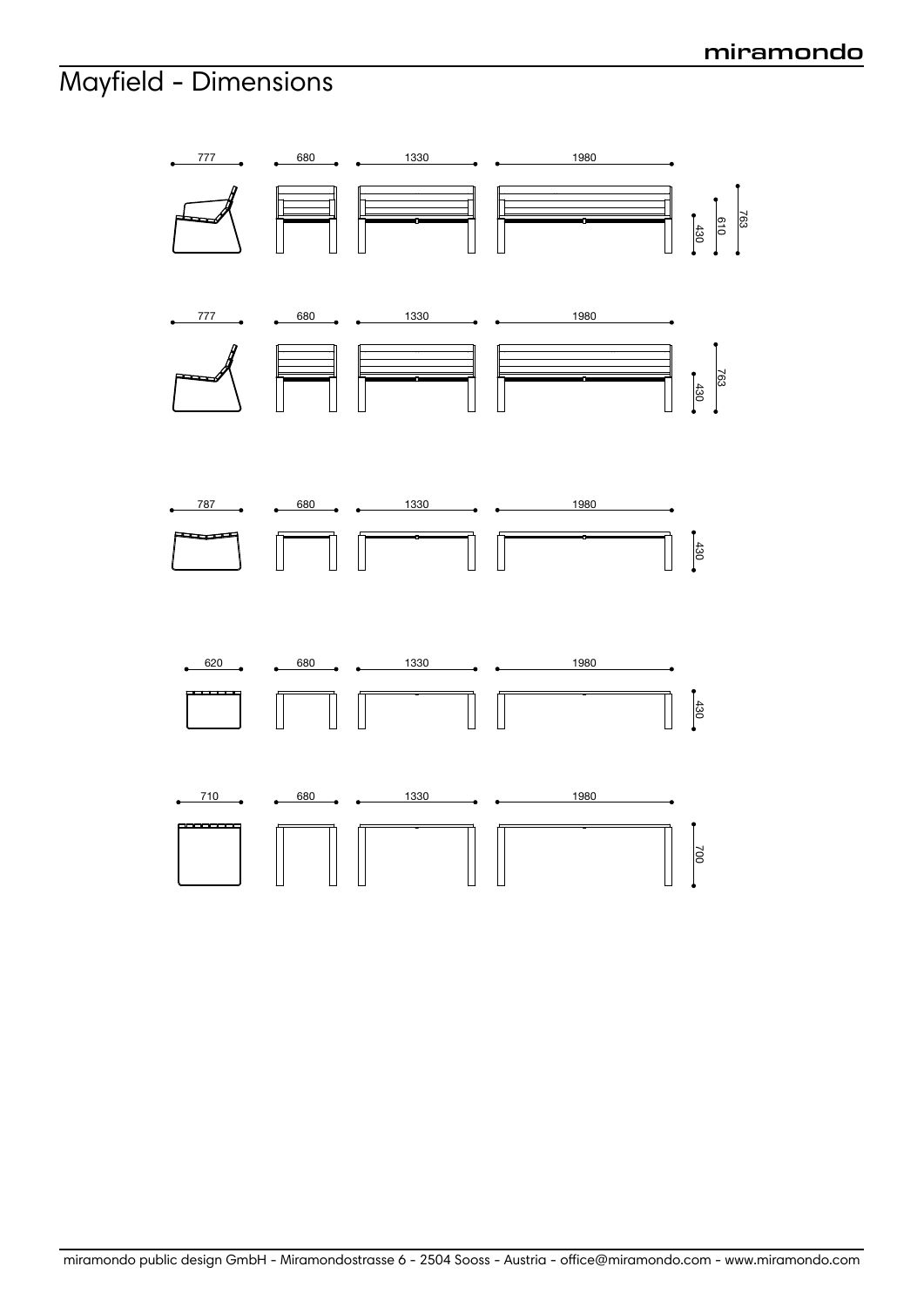## Mayfield - Dimensions for Ground Fixation









miramondo public design GmbH - Miramondostrasse 6 - 2504 Sooss - Austria - office@miramondo.com - www.miramondo.com